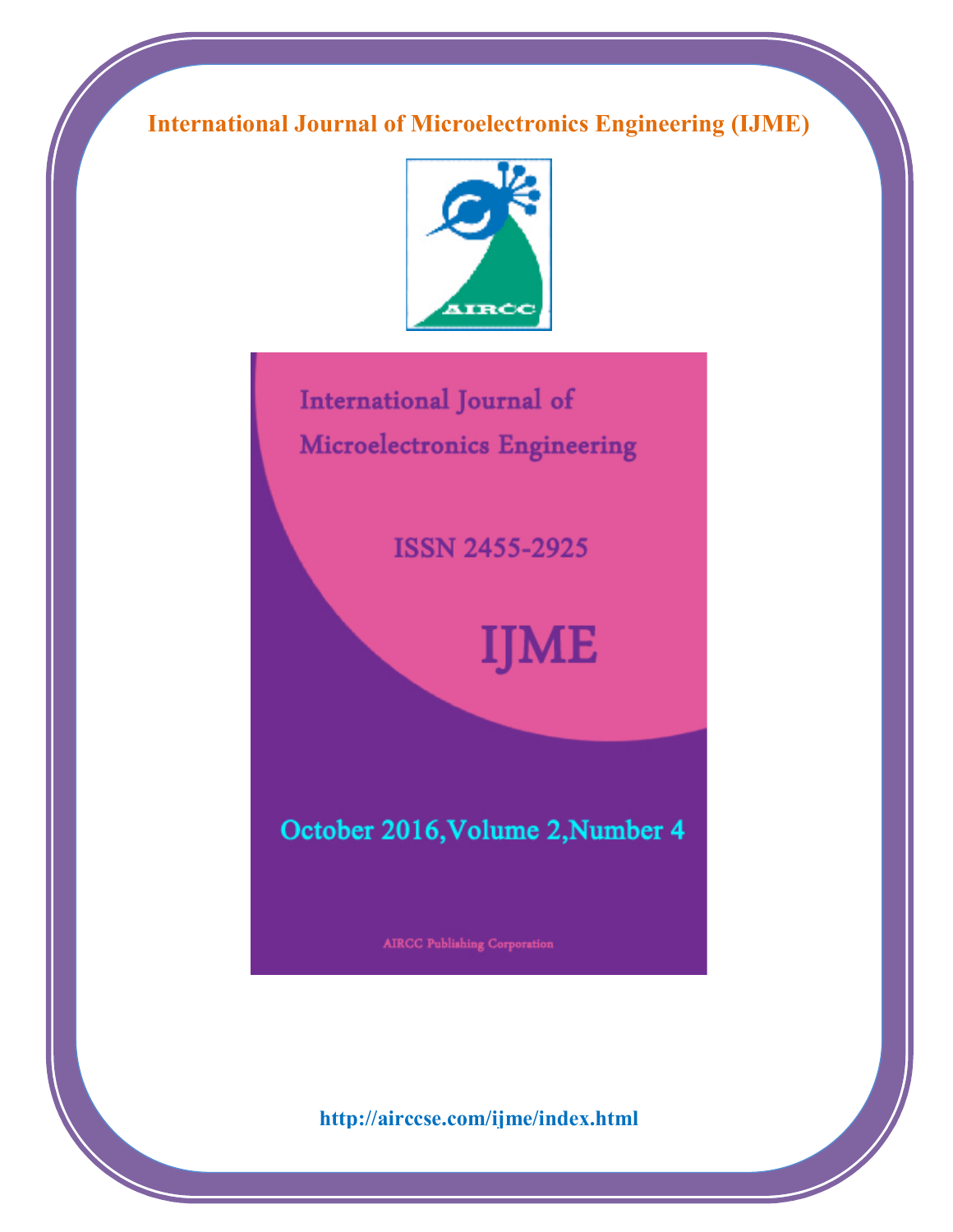# SCOPE OF THE JOURNAL

International Journal of Microelectronics Engineering invites high quality manuscripts in the research areas of analog and digital circuit design methodologies. This journal provides a worldwide, regular and comprehensive update on microelectronics engineering. Journal invites significant research and application papers in all the areas listed below. The comprehensive review papers covering recent developments will also be considered.

#### Topics of interest include, but are not limited to, the following:

- Semiconductor Devices and Modeling
- Mixed-Domain Simulation and Design
- Microelectronics and VLSI Circuits
- Deposition/Growth, Photolithography/Patterning
- Device Simulation and Modeling of VLSI/CMOS/Unconventional Devices
- Emerging and Advanced Fabrication Methodologies
- Logic, Architectural and System Level Synthesis
- Area, Power and Thermal Evaluation
- New Device Structures
- Nonconventional Devices: OTFTs, CNTFETs, Multigate FETs Tunnel FETs
- Display Technology
- Organic and Molecular Flexible Electronics
- Embedded Systems
- Emerging Devices and Circuits
- Design of Semiconductor Memories
- System on Chip Design
- Testing, Design for Testability
- Low Power VLSI Design
- Quantum Computing and Nano-Technology
- Micro Sensors and MEMS
- Beyond CMOS Devices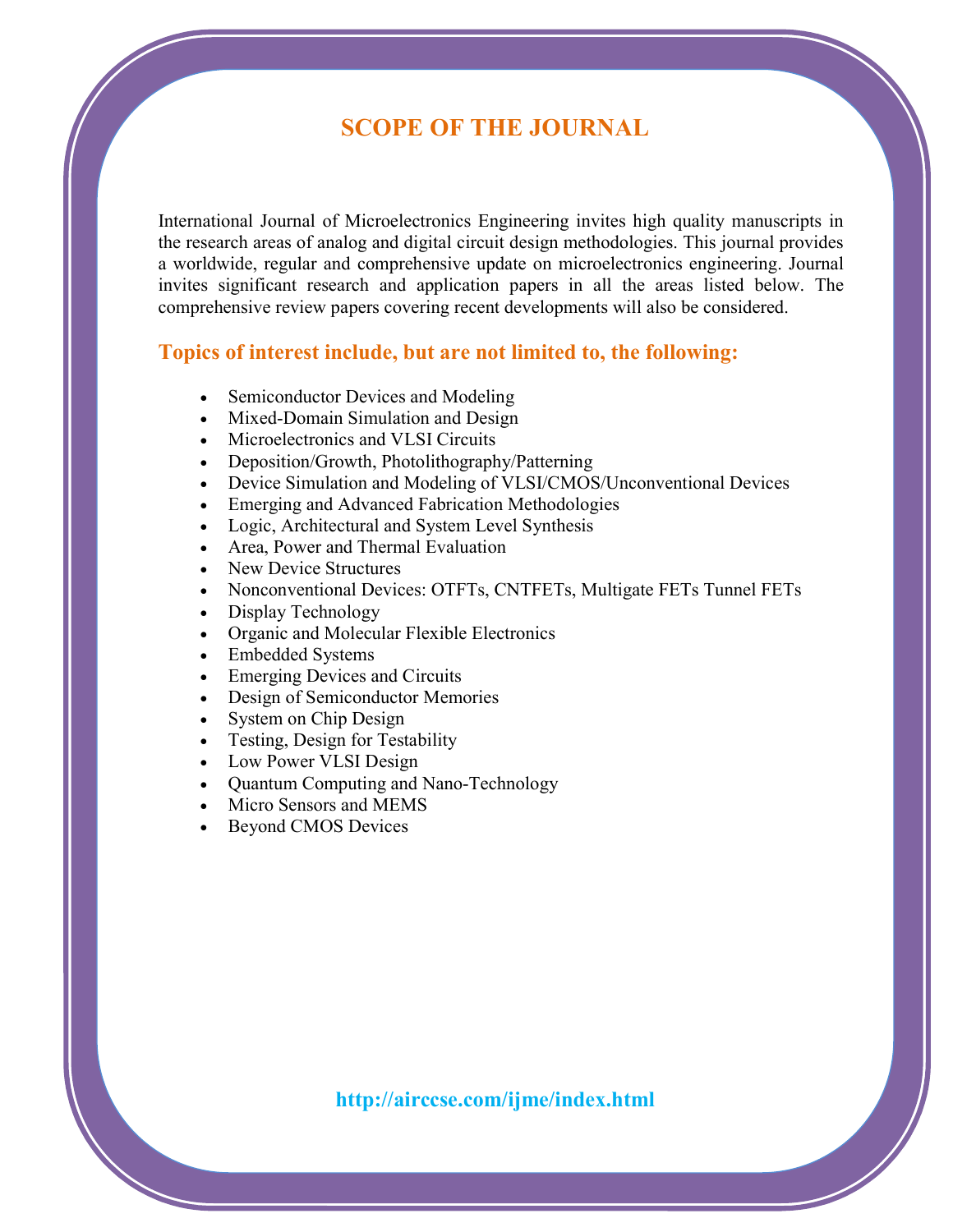# Members of the Editorial Board

#### Editorial in Chief

Santosh Kumar Vishwakarma, Indian Institute of Technology - Indore, India

#### Editorial Board Members

Alireza Azarhoosh, Amirkabir University of Technology, Iran

Ashwani Kumar Arya, KAIST, South Korea

Ahmad Ihsan Mohd Yassin, Universiti Teknologi Mara, Malaysia

**B B V L Deepak, National Institute of Technology, India** 

Bozidar Sarler, University of Nova Gorica & Institute of Metals and Technology, Slovenia

Byungtae Lee, KAIST Venture Investment Holdings, South Korea

Chandrashekhar Badgujar, Mumbai University, India

Emeka E. Okwueze Fnip, University of Calabar, Calabar - Nigeria

Ged Griffin, University of Melbourne, Australia

Liddy, Xidian University, China

Marian Sebastian Broll, Technical University of Berlin, Germany

Malka Nishanthi Halgamuge, University of Melbourne, Australia

Metin Soycan, Yildiz Technical University, Turkey

Neeta Pandey, Delhi Technological University, India

Kai-Long Hsiao, Taiwan Shoufu University, Taiwan

Rezvan Dastanian, Shiraz University of Technology, Iran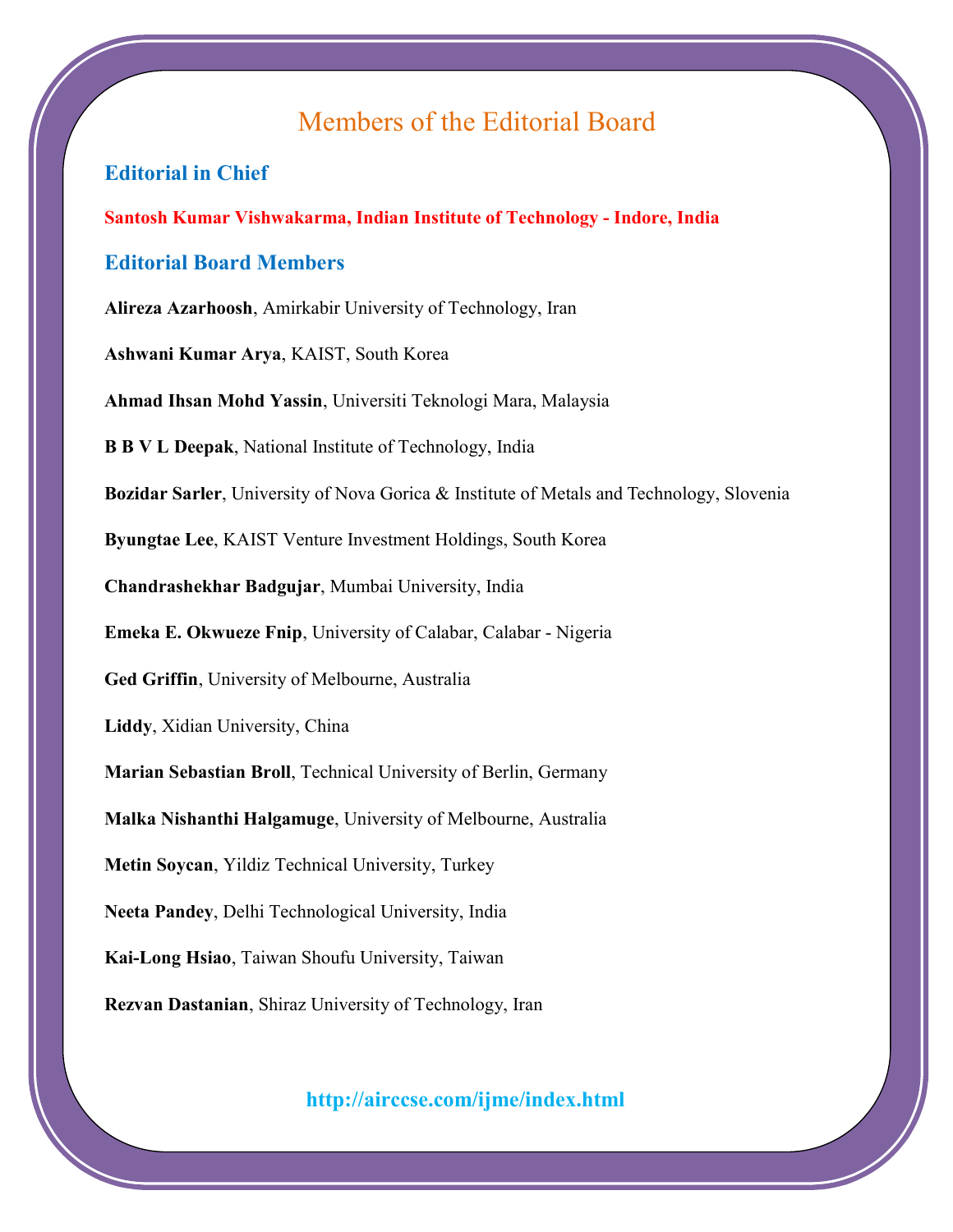Sajad Nejadhasan, Shiraz University of Technology, Iran Soheil Sarmadi, University of South Florida, USA Surendra Rathod, S. P. I. T., Mumbai, India Tyrone Fernando, University of Western Australia Xiaoli Tang, University of Electronic Science and Technology of China, China Shahpari, Isfahan University, Iran Shaahin Angizi, Institute for Research in Fundamental Sciences, Iran Shadi Sheikhfaal, Institute for Research in Fundamental Sciences (IPM), Iran Sheng-Joue Young, National Formosa University, Taiwan Bahram Rashidi, Isfahan University of Technology, Iran Hung-Chun Chien, Jinwen University of Science and Technology, Taiwan Reza Omidi, University of Zanjan, Iran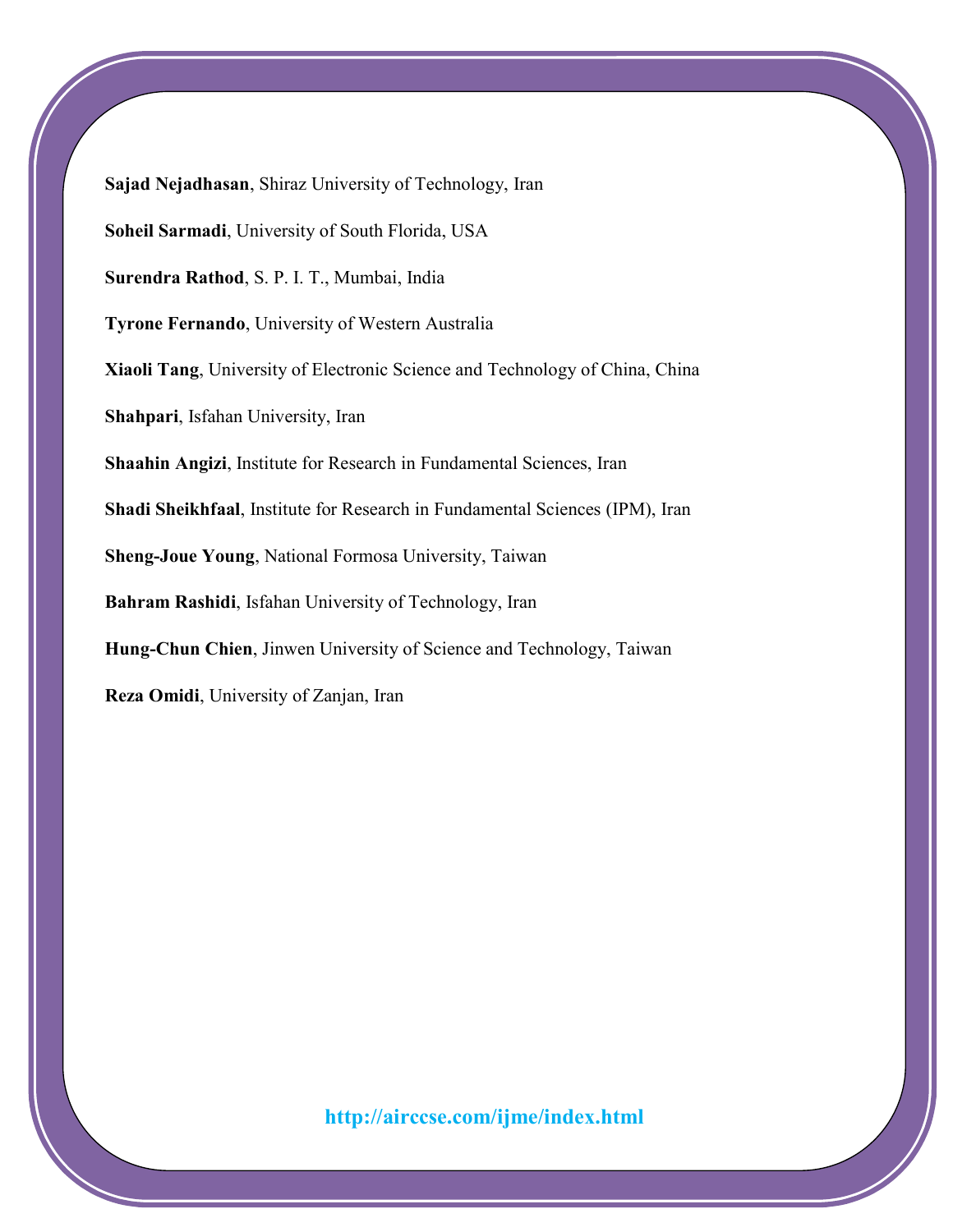# Paper Submission & Manuscript preparation Guide

### Paper Submission

Authors are invited to submit papers for this journal through E-mail journalijme@airccse.com. Submissions must be original and should not have been published previously or be under consideration for publication while being evaluated for this Journal. For paper format download the template in this page

#### Manuscript Template

#### Review Process

Submissions are accepted for review with the understanding that the same work has been neither submitted to, nor published in, another publication. Simultaneous submission to other publications will result in immediate rejection of the paper. Papers are not within the journal scope will be rejected immediately after the pre review process.

All manuscripts will be subject to a well established, fair, unbiased peer review and refereeing procedure, and are considered on the basis of their significance, novelty and usefulness to the Journals readership. The reviewing structure will always ensure the anonymity of the referees  $\&$  it will be reviewed by 3 experts in the field. The review output will be one of the following decisions.

1. Accept

2. Accept with minor changes

- 3. Weak Accept with major changes
- 4. Reject

The review process may take approximately two  $\sim$ three months to be completed. The Editor reserves the right to reject a paper if it does not meet the aims and scope of the journal, it is not revised well. Not revised well.

Publication Charges: 120 USD (Maximum 20 pages)

Publication Frequency - Quarterly

January, April, July, October